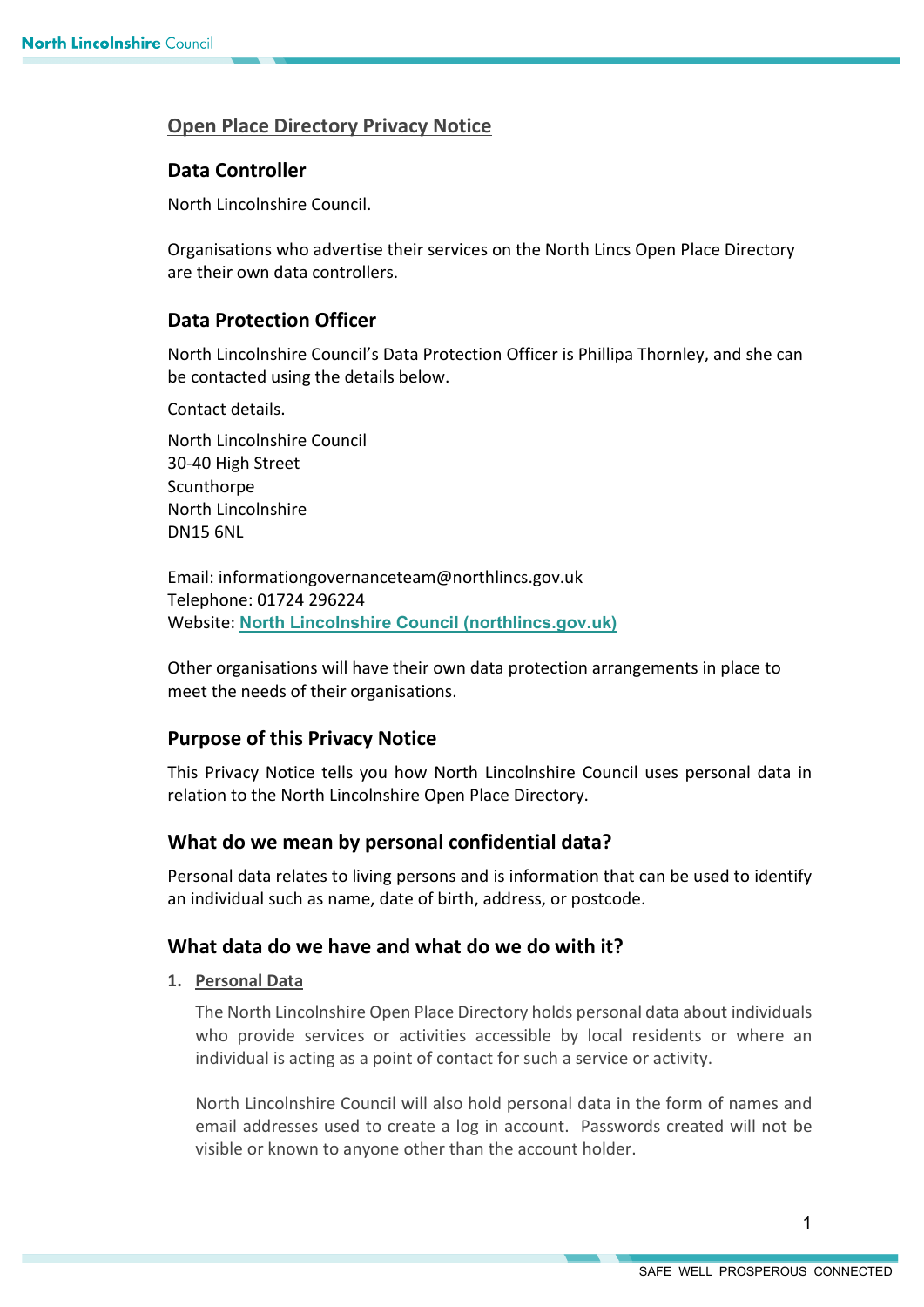North Lincolnshire Council does not capture and store any further personal information about individuals who access this website, except where you voluntarily choose to give us your personal details via email or by inquiring about how to add your service or activity to the directory. The personal data you provide will only be used to provide you with the information that you have requested. More general information about subjects such as cookies can be found in the council's general privacy notice on the **[Data Protection and Privacy](https://www.northlincs.gov.uk/your-council/data-protection-and-privacy/)** webpage.

The UK GDPR lawful basis relied upon to process this personal data is consent as set out under Article 6(1)(a)

### **2. Can I withdraw my consent?**

Yes, where the personal data has been collected and processed based on consent.

### **3. How do we store your information and for how long?**

Our employees have contractual obligations of confidentiality, enforceable through disciplinary procedures and receive appropriate training on confidentiality and other aspects of Information Governance.

We take organisational and technical measures to ensure the information we hold is secure – such as using secure locations, restricting access to authorised personnel, and protecting personal and confidential information held electronically. We only exchange personal confidential information using secure methods, such as encrypted email.

For the purposes of the North Lincolnshire Open Place Directory data is retained for the time that the service or activity is part of the directory. When a service or activity chooses to leave the directory, data is retained securely within the system for 6 months.

Personal data may be anonymised and kept for a longer period for statistical purposes.

## **Your Data Protection Rights**

Under Data Protection law, you have rights including:

- Your right of access to ask us for copies of your personal information.
- Your right to rectification to ask us to rectify information you think is inaccurate. You also have the right to ask us to complete information you think is incomplete.
- Your right to erasure to ask us to erase your personal information in certain circumstances.
- Your right to restriction of processing to ask us to restrict the processing of your information in certain circumstances.
- Your right to object to processing to object to the processing of your personal data in certain circumstances.